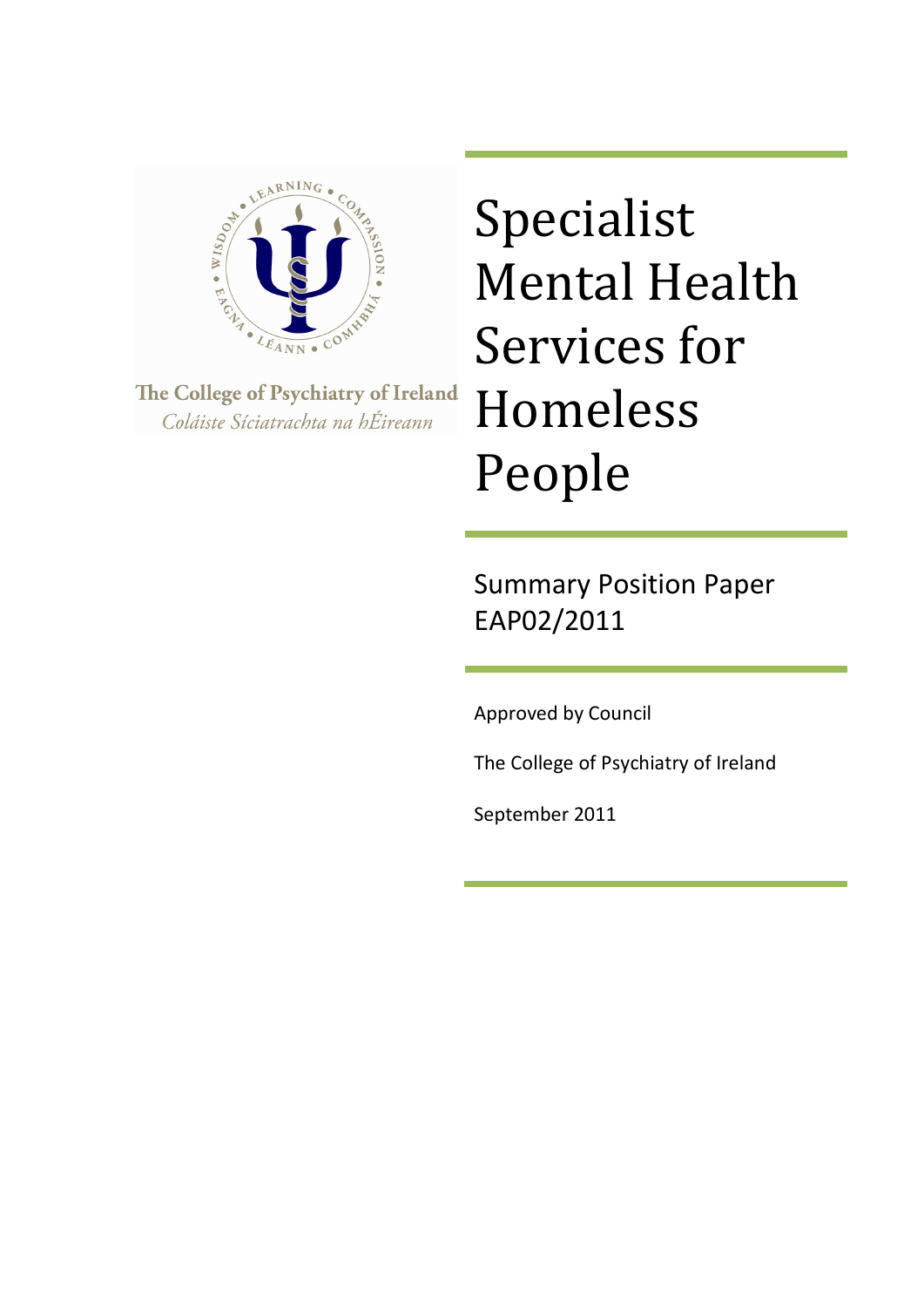## **Specialist Mental Health Services for Homeless People**

## **Summary Position Paper**

The true prevalence of mental health problems in homeless people is unknown, and estimates for severe mental illness alone vary from 4% to 25%. The Homeless Agency's most recent census (2008) found there were 2,366 homeless people in Dublin. There are no official national figures available, although the Simon Community has an estimate of close to 5,000 people at any one time.

The international evidence is that homeless people tend to be frequent users of GP and Emergency Department services, but infrequent users of routine outpatient services, including mental health services. They can find it difficult to access the health and social care they need. Barriers to having needs met can include stigma, lack of finances, lack of understanding of state entitlements, unhelpful attitudes of healthcare professionals and individual difficulties in engaging with services. In Ireland and elsewhere, mental health service sectorisation based on place of residence, is a disadvantage to homeless people.

There is considerable evidence to show that Specialist Mental Health Services for homeless people are effective.

Consultant Psychiatrist-led, multi-disciplinary Specialist Mental Health Services (MHS) for Homeless People are located in Dublin and Cork. The Programme for the homeless, set up in Dublin in 1979 by Dr. Joseph Fernandez is one of the oldest such specialist services in the world. It employs an assertive outreach approach. In 2004, another Consultant Psychiatrist-led, multi-disciplinary team, ACCES, was established. It also provides assertive outreach to those with severe mental illness in Dublin's homeless population. These 2 Dublin services, operating north and south of the River Liffey, are consistent with national health policy document 'A Vision for Change' (2006).This document recommends an assertive outreach model and in addition, a Crisis House for Dublin.

In Cork, in 2002, a Specialist Mental Health Service for the Homeless was established in response to the 'Integrated Homeless Strategy' (2000): the Cork Adult Homeless Integrated Service (CAHIS). 'This team has been incorporated into the Cork City Central Primary Care Network. CAHIS relies heavily on joint working with local voluntary accommodation providers and local acute mental health services to deliver an assertive outreach model of care.

There are also Specialist Mental Health Services for homeless people based in Limerick, Waterford and Galway, comprising 1 Mental Health Nurse each. In Galway, the nurse is employed by a voluntary agency working with homeless people. These clinicians employ an assertive outreach approach, interfacing with general Mental Health Services and Primary Care in different ways in each location.

Beyond the above named urban centres, mental health care for homeless people is provided by general Mental Health Services and others. All Mental Health Services need to identify those at risk of becoming homeless and work robustly and closely with existing statutory and voluntary services for the homeless.